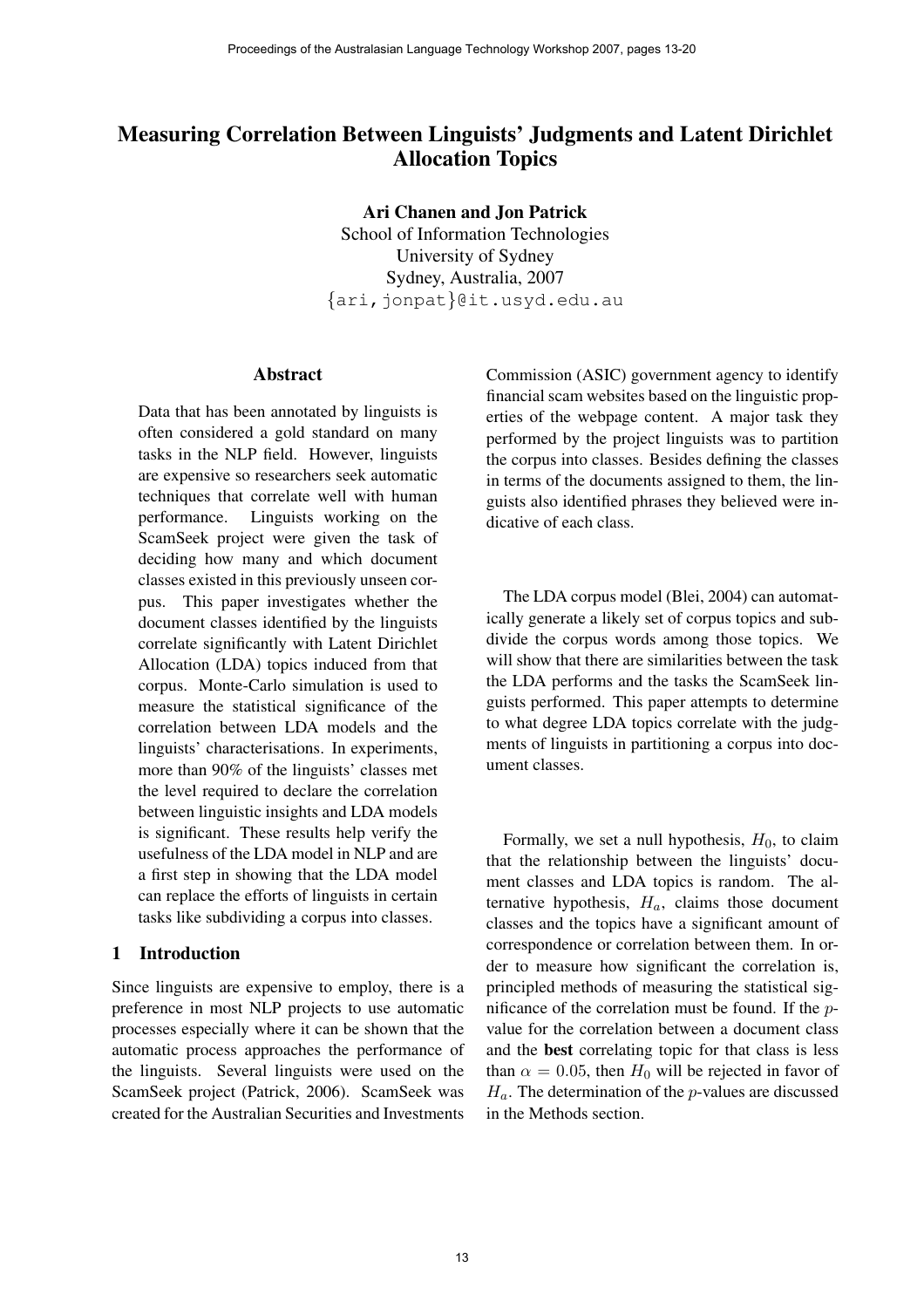# 2 Background

# 2.1 LDA Model

The LDA is a Bayesian, generative corpus model which posits a corpus wide set of  $k$  topics from which the words of each document are generated. In this model, a topic is a multinomial distribution over terms. According to the LDA model, an author first determines, through a random process, the topic proportions of a new document. Thereafter, the author chooses a topic for the next word and then draws that word randomly according to the chosen topic distribution.

The LDA model can be represented as a graphical model as shown in figure 1. Graphical models represent the dependencies between probabilistic model hyper-parameters and variables. A good introduction can be found in (Buntine, 1995). The LDA model includes two hyper-parameters,  $\alpha$  and  $\beta$  as well as three random variables (RV's),  $\theta_{1:D}$ , z and  $w$ , where  $D$  is the number of corpus of documents.



Figure 1: The LDA graphical model

 $\alpha$  takes a scalar value that affects the amount of smoothing of the symmetric Dirichlet (*dir*) distribution that produces the multinomial (*multi*) distributed  $\theta_m$ , representing the topic proportions for document m. The hyper-parameter  $\beta$  is a  $k \times V$  matrix of probabilities where  $V$  is the size of the corpus vocabulary. Each row of  $\beta$  is a topic multinomial where  $\beta_{ij} = p(w = j | z = i)$ . The RV z is an index variable that indicates which topic was chosen for each document word (Steyvers and Griffiths, 2005)(Blei, 2004).

Formally, each document  $m$  is assumed to be formed by the following generative steps:

1. Choose proportions  $\theta_m | \alpha \sim Dir(\alpha)$ .

2. For 
$$
n \in \{1, \cdots, N_m\}
$$
:

(a) Choose topic  $z_{m,n} \sim Multi(\theta_m)$ 

(b) Choose word 
$$
w_{m,n}
$$
 from  $p(w_{m,n}|z_{m,n}, \beta_{z_{m,n}})$ 

where  $N_m$  is the number of words in document m.

Under graphical model notation, shaded elements are observed and unshaded elements are latent. Thus, the circle denoting the  $w$  element, representing the words of a document, is the only observed element. The other elements are latent. In order for the LDA model to be useful in practical settings, these latent RV's and hyper-parameters need to be estimated.

If  $\alpha$  and  $\beta$  are assumed fixed, then the posterior probability w.r.t.  $\theta$  and z can be expressed as follows:

$$
p(\theta, \mathbf{z} | \mathbf{w}, \alpha, \beta) = \frac{p(\mathbf{w} | \theta, \mathbf{z}, \alpha, \beta) p(\theta, \mathbf{z} | \alpha, \beta)}{p(\mathbf{w} | \alpha, \beta)}
$$

$$
= \frac{p(\theta, \mathbf{z}, \mathbf{w} | \alpha, \beta)}{\int_{\theta} \sum_{\mathbf{z}} p(\theta, \mathbf{z}, \mathbf{w} | \alpha, \beta) d\theta}
$$

Unfortunately, this posterior probability is intractable to calculate due to the integral over the Dirichlet variable. There are several methods for approximating  $\theta$  and z. The LDA topic data used in this research was induced using the mean field variational method which is an iterative algorithm that converges on estimates of  $\theta$  and z for each document and each word in those documents. Once these estimates have been obtained, then estimates for  $\alpha$  and  $\beta$  can be obtained by holding the values of  $\theta$  and z fixed and using an empirical bayes estimation technique. By alternating between the mean field variational estimation and the empirical bayes estimate the values of the latent elements are guaranteed to eventually converge to stable values. For further details on this latent element estimation technique see (Blei, 2004).

In the experiment section the topic proportions  $\theta_{1:D}$  of each document and the topic rows of  $\beta$  will be compared to similar data produced by linguists.

Table 1 shows the 25 top terms from four sample topics induced from the ScamSeek corpus for a 64 topic model. The top terms are constructed by sorting a topic's multinomial terms by term probability in descending order. The first row of the table shows the name of the linguists' document class that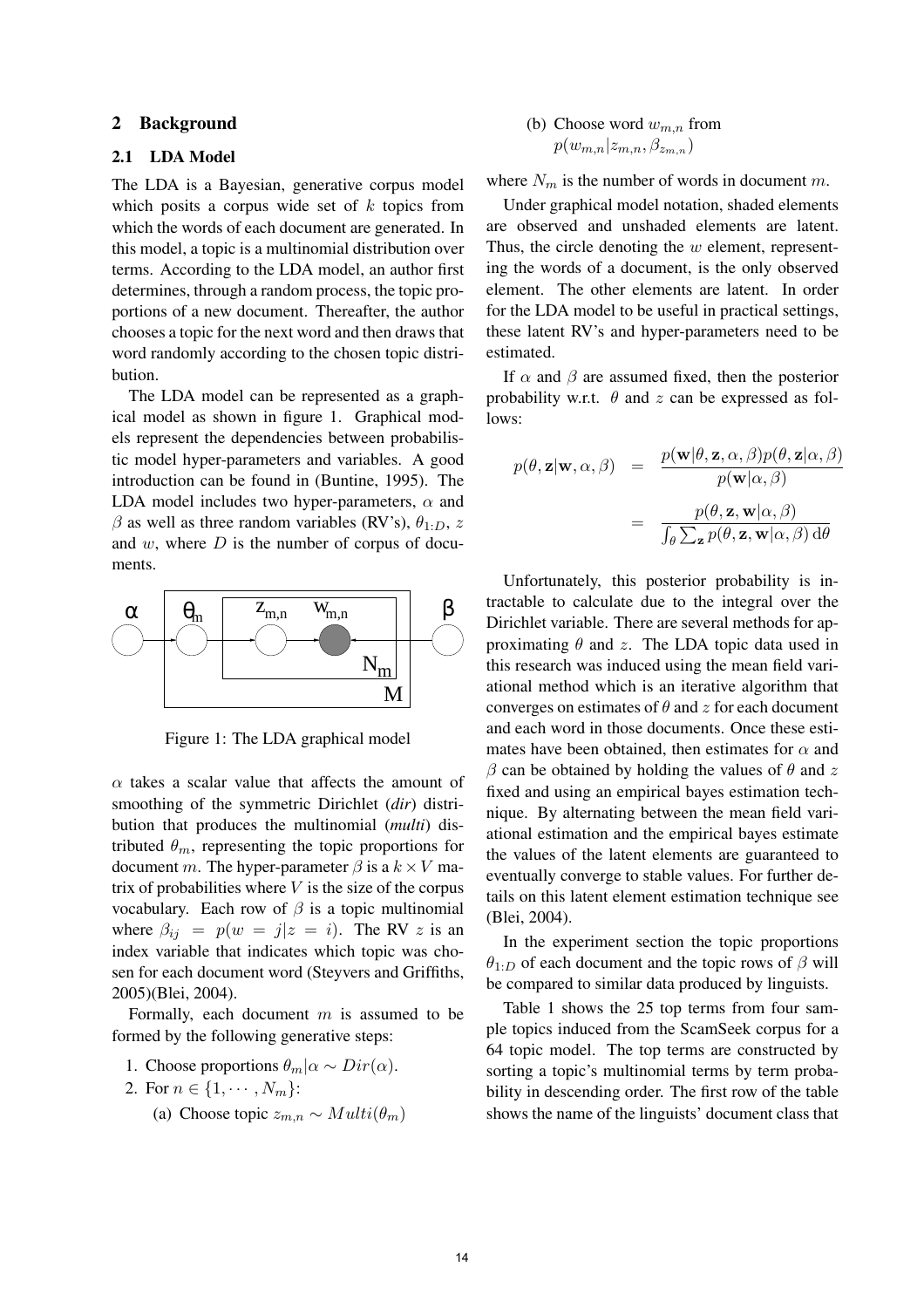is most correlated<sup>1</sup> with the topic terms shown in the rows below. The last row shows the cumulative probability mass that the top 25 topic words account for. Three of these example topics are most associated with scam classes. Only the topic most associated with the Licensed Operator class is a nonscam class. A good indicator of this is that the word, "risk", is one of the most probable terms.

| Nigerian     | Mail       | Licensed      | Online         |
|--------------|------------|---------------|----------------|
| scam         | scam       | operator      | betting        |
| $\mathbf{i}$ | you        | investment    | online         |
| my           |            | investments   | casino         |
| you          | your       | you           | betting        |
| your         | will       | invest        | gambling       |
| me           | name       | your          | casinos        |
| am           | post       | risk          | games          |
| all          | money      | investing     | sport          |
| will         | now        | funds         | vegas          |
| we           | make       | can           | las            |
| would        | list       | returns       | odds           |
| not          | newsgroups | investors     | sportsbook     |
| thanks       | only       | shares        | free           |
| thank        | just       | their         | sports         |
| course       | if         | fund          | internet       |
| one          | my         | return        | betted         |
| work         | message    | over          | best           |
| some         | all        | australian    | book           |
| money        | article    | more          | wagering       |
| good         | step       | managed-funds | guide          |
| just         | more       | portfolio     | sports-betting |
| now          | made       | not           | gaming         |
| well         | me         | property      | football       |
| time         | letter     | investor      | line           |
| great        | people     | cash          | your           |
| 0.31         | 0.30       | 0.27          | 0.41           |

Table 1: The 25 top terms from four sample topics induced from the ScamSeek corpus for a 64 topic model.

#### 2.2 Monte-Carlo Simulation

In this research, we want to measure the strength of the correlations between classes and topics. One challenge of this task is that the classes and the topics are in different forms and the topics are nonparametric distributions. We achieve this aim by utilizing one form of the Monte Carlo Simulation method where a number of random pseudo-LDA models are produced. The correlations between the linguists classes and both the real LDA model as

well as the pseudo-models are measured. The correlation scores between all the pseudo-models and the linguists classes are sorted and the real model's correlation score is ranked against the pseudo-models. The percentage of pseudo-model scores that the real model score beats is taken to be the significance level of the real correlation.

Let the correlation between the classes and the LDA topics be called the real correlation. From the ranking of the real correlation within all the random correlations an approximate p-value is derived. Let r be the number of random correlations that are the same or better than the real correlation and let  $n$  be the number of random models. Then<sup>2</sup>:

$$
p
$$
-value =  $r/n$ 

(B. V. North and Sham, 2002) report that using Monte-Carlo procedures to calculate empirical pvalues has become commonplace in statistical analysis and give three major motivating factors:

- 1. Many test statistics do not have a standard asymptotic distribution.
- 2. Even if such a distribution does exist, it may not be reliable in realistic sample sizes.
- 3. Calculation of the exact sampling distribution through exhaustive enumeration of all possible samples may be too computationally intensive.

Reason #1 definitely applies to the case of trying to find a distribution for possible LDA models. The LDA estimation algorithm is nonparametric itself so there is no reason to think it would produce topic multinomials that fit a parametric distribution. Reason #2 does not apply. Reason #3 is a major factor for using Monte-Carlo techniques in the case of this research. Each randomised topic has  $N = 18,000$ terms. To randomise a LDA model each topic has its terms and probabilities shuffled in a pseudorandom matter. There are N! different shuffles for each topic which is for all practical purposes infinite in this case.

 $1$ The correlation measure used to determine the most correlated class is the distributional intersection (DI) measure which is described later in the methods section.

<sup>&</sup>lt;sup>2</sup>There is some dispute as to whether  $r/n$  or  $(r+1)/(n+1)$ is the better p-value estimator. (Ewens, 2003) and (Broman and Caffo, 2003) prove that  $(r+1)/(n+1)$  is biased so we use  $r/n$ here.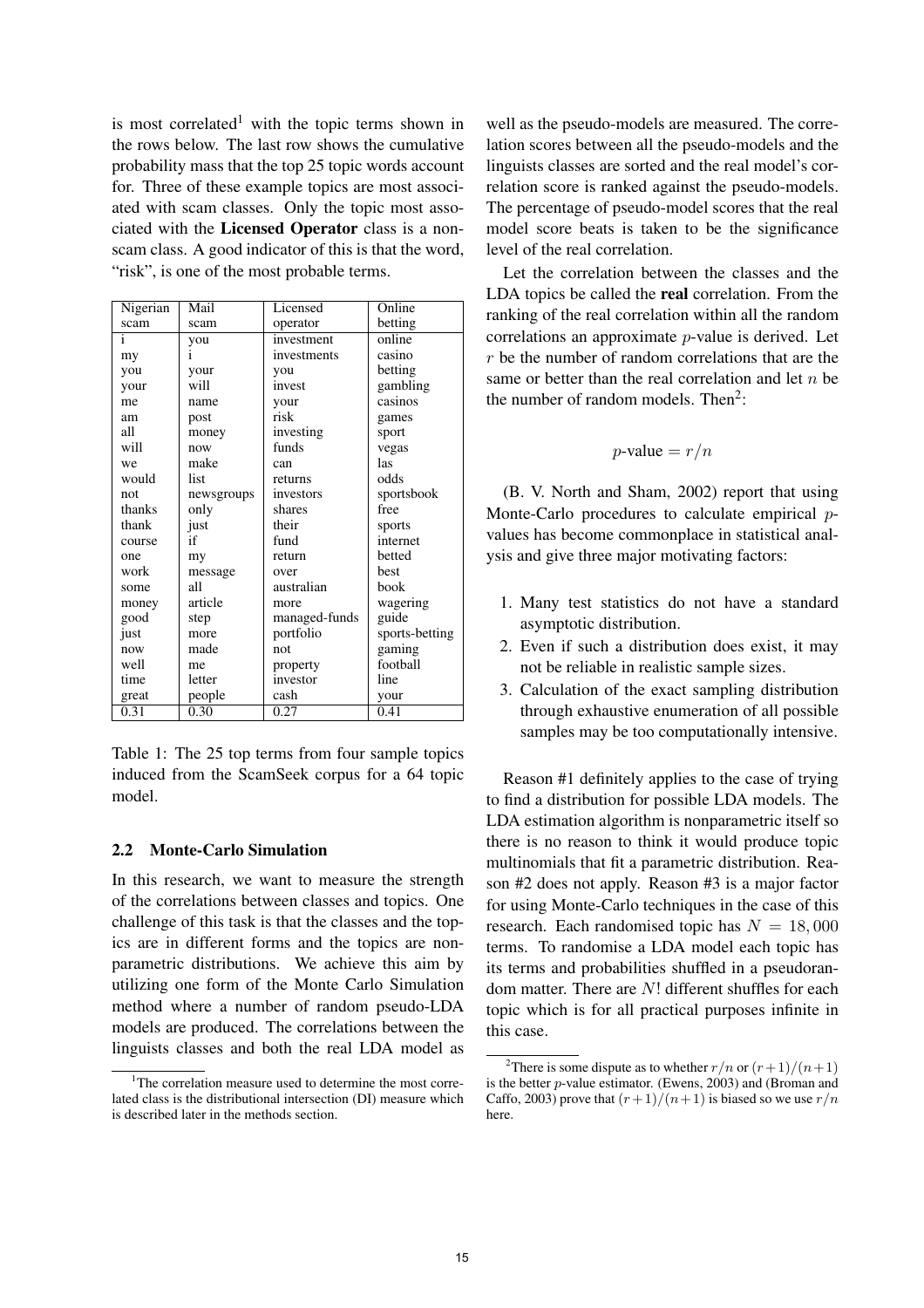# 3 Similarities and differences between document classes and LDA topics

The LDA generative corpus model assumes that every corpus document draws its terms from  $\kappa$  topics, where  $\kappa$  is a parameter of the LDA model. One of the products of the LDA model estimation process is a  $\gamma$ -vector for each document which gives the estimated distribution of a document's terms over the topics. Normalizing this vector by dividing by the total number of document terms gives the document topic proportions which is the same information that the LDA model's  $\theta_m$  RV represents for a given document m.

Unlike topics, the document classes the linguists constructed are meant to be mutually exclusive; a document may belong to one and only one of those classes. Although this is a significant difference between topics and these document classes, in practice the two are not too dissimilar. An analysis of all the normalised  $\gamma$ -vectors shows that, on average, each document devotes around 60% of its terms to a major topic, and allocates between 4-20% of its remaining content to each of four or five minor topics, leaving only small amounts of the topic mass to the rest of the topics. This pattern seems to hold irrespective of the number of topics used to generate the LDA model, as table 2 shows. Since most documents have a single topic with more than a majority of the topic mass, we will assume that topics can approximate the behavior of document classes.

|               | Topic rank |      |      |     |     |     |     |
|---------------|------------|------|------|-----|-----|-----|-----|
| <b>Topics</b> | 1st        | 2nd  | 3rd  | 4th | 5th | 6th | 7th |
| 8             | 61.0       | 21.7 | 10.0 | 4.5 | 1.8 | 0.7 | 0.2 |
| 16            | 58.8       | 20.7 | 9.8  | 5.0 | 2.7 | 1.4 | 0.7 |
| 32            | 55.4       | 19.7 | 10.0 | 5.8 | 3.5 | 2.1 | 1.3 |
| 64            | 57.5       | 17.8 | 9.2  | 5.6 | 3.5 | 2.2 | 1.4 |
| 128           | 61.6       | 16.8 | 8.2  | 4.7 | 2.9 | 1.8 | 1.1 |
| 256           | 69.1       | 14.7 | 6.6  | 3.7 | 2.2 | 1.3 | 0.8 |
| mean          | 60.6       | 18.6 | 9.0  | 4.9 | 2.8 | 1.6 | 0.9 |

Table 2: The average percentage of the 7 top ranked topics from each document in six different LDA models.

In addition to creating document classes, the linguists also created motif classes to embody certain qualities of documents that transcend the document classes. In this way, the motifs are closer to topics than document classes. The linguists identified characteristic phrases for the motif classes just as they did for the document classes. An example of a motif class is one called the persuasion class which has indicative phrases that are common to many scams in which a scammer tries to persuade victims to do something. Many of the scam documents exhibit some of these persuasion phrases. Unfortunately, exact phrases cannot be revealed because parts of the ScamSeek project are proprietary.

For the remainder of the paper, the term classes will be used to signify both document classes and motif classes.

# 4 Methods

Two types of methods were employed to estimate a p-value for the correlation between the linguists classes and the LDA topics: categorical and termbased. The categorical method attempts to measure the randomness in the relationship between the topics and the linguists' document classes. The termbased methods measure correlations between word distributions in the LDA topics and the linguists' class characteristic phrases.

LDA models were generated on 1917 documents from the ScamSeek corpus. Eight models were induced with the following numbers of topics: 2, 4, 8, 16, 64, 128, 256. These models are referred to as the "real" models to differentiate them from the random LDA models introduced below.

# **4.1** Using the  $\chi^2$  test

The  $\chi^2$  test(Devore, 1999) can be used to test if two categorical variables are statistically independent. A contingency table is used to show the counts of some entity for every possible pairing of categories, one from each of the two variables. The empirical counts are compared to the counts that would be expected if the two variables were independent.

The  $\chi^2$  experiments described in this section only utilise the document classes and not the motif classes.

The raw LDA  $\gamma$ -vectors give a document's term count for each topic therefore topics are categorical in this context. To make a document class into a categorical variable, the  $\gamma$ -vectors for all the documents in the same document class can be summed so that each cell contains the total term count for one topic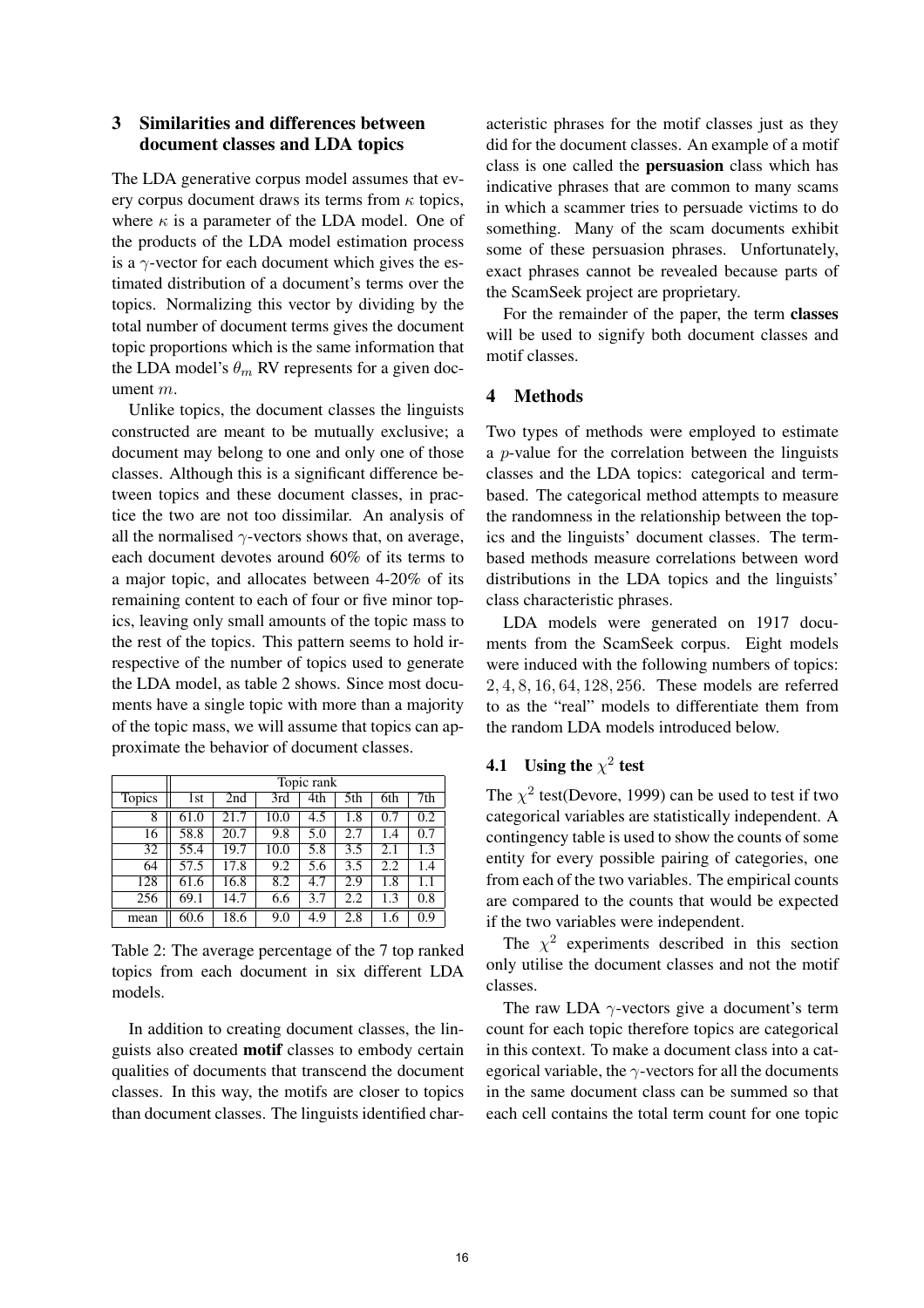over all the documents in that class. Then, each cell  $(i, j)$  of the  $\chi^2$  contingency table will hold the total number of words from document class  $i$  that were assigned to topic j.

There is one problem with using the  $\chi^2$  test in this setting. Completely correct usage of the  $\chi^2$  test requires that each joint event from the contingency table is independent of all the others. However, according to (Blei, 2004, pg. 20), under LDA, the terms of the document are exchangeable, meaning that their order does not matter. This implies the terms are not independent of each other but rather *conditionally independent* with respect to the latent topics. Because of this potential problem, any results must be viewed with some caution.

The  $\chi^2$  statistic was calculated using each of the eight LDA models to determine the relationship between the document classes and the topics. These tests all indicated that the relationship was highly significant with a p-value of zero.

To verify this result, control experiments were performed where 10 random test sets were generated by shuffling the documents assigned to each class. The  $\chi^2$  test was run on each of the randomised sets. For the random sets, the  $\chi^2$  statistic was much lower than the value obtained from the real class assignments. Unexpectedly, the calculated  $p$ -value was still zero, indicating that even the randomised tests were highly significant.

We concluded that this method of applying the  $\chi^2$ test was not appropriate for the task of rejecting  $H_0$ , and that the most likely reason is that the document words are not completely independent.

#### 4.2 Using Monte-Carlo Simulation

Next, we turn to a term-based method of trying to verify the  $H_a$  hypothesis, using word distribution correlations between topics and classes rather than a categorical analysis. To test this hypothesis Monte-Carlo simulation was used as described in the Background section 2.2. Futher details are provided in there section.

Again in this method, an approximate  $p$ -value is calculated from the ranking of real correlations within a sorted list of pseudo-correlations. The real correlations are between the words of the linguists' class characteristic phrases and real LDA topics while the pseudo-correlations are between

those phrase words and a set of randomly generated pseudo-topics.

### 4.2.1 Forming the random LDA models

To begin with, for each of the eight real models (models with 2, 4, 8, 16, 32, 64, 128, 256 topics), one hundred randomised models were generated. Real LDA models have topics that concentrate most of their probability mass on a relatively small number of terms compared to the total number of terms in the distribution. The method of randomization was chosen so as to maintain the same level of probabilistic "clumpiness" in the random topics. To form a pseudo-random LDA model from a real model, for each real topic, the terms and their probabilities are separated. To form a pseudo-topic, the terms are shuffled and assigned to one of the pre-existing multinomial probabilities from the real model's corresponding topic.

### 4.2.2 Correlating one class with one LDA topic

Again, we are trying to rank the best correlation of a real topic with a class among the correlations of that class with the best correlations among all the pseudo-topics in each randomised LDA model. This section defines some notation needed in discussing these class/topic correlations. This notation assumes a specific model (defined by the number of topics) and a specific correlation measure have been chosen. Different kinds of correlation measures will be explained below.

Below, classes are referred to with the index  $i$ . Topics are referred to with the index  $k$ . An index of r refers to the one real model while an integer index *j* refers to one of the 100 random models.

In our notation,  $C_{irk}$ , refers to the correlation of the *i*th class and real model's *k*th topic and  $C_{ijk}$ refers to the correlation of the ith class and jth random model's kth topic.

In order to obtain the *p*-value for each class, correlation measures are calculated for each pairing of class and topic, both real and random. First  $C_{irk}$  is calculated for the one real model. Next,  $C_{ijk}$  is calculated for each of the hundred random LDA models. The real topic that shows the best correlation score with class i is,  $\widehat{C}_{ir}$ . Next, the procedure is performed on each of the 100 random LDA models so a correlation  $C_{ijk}$  between the class and each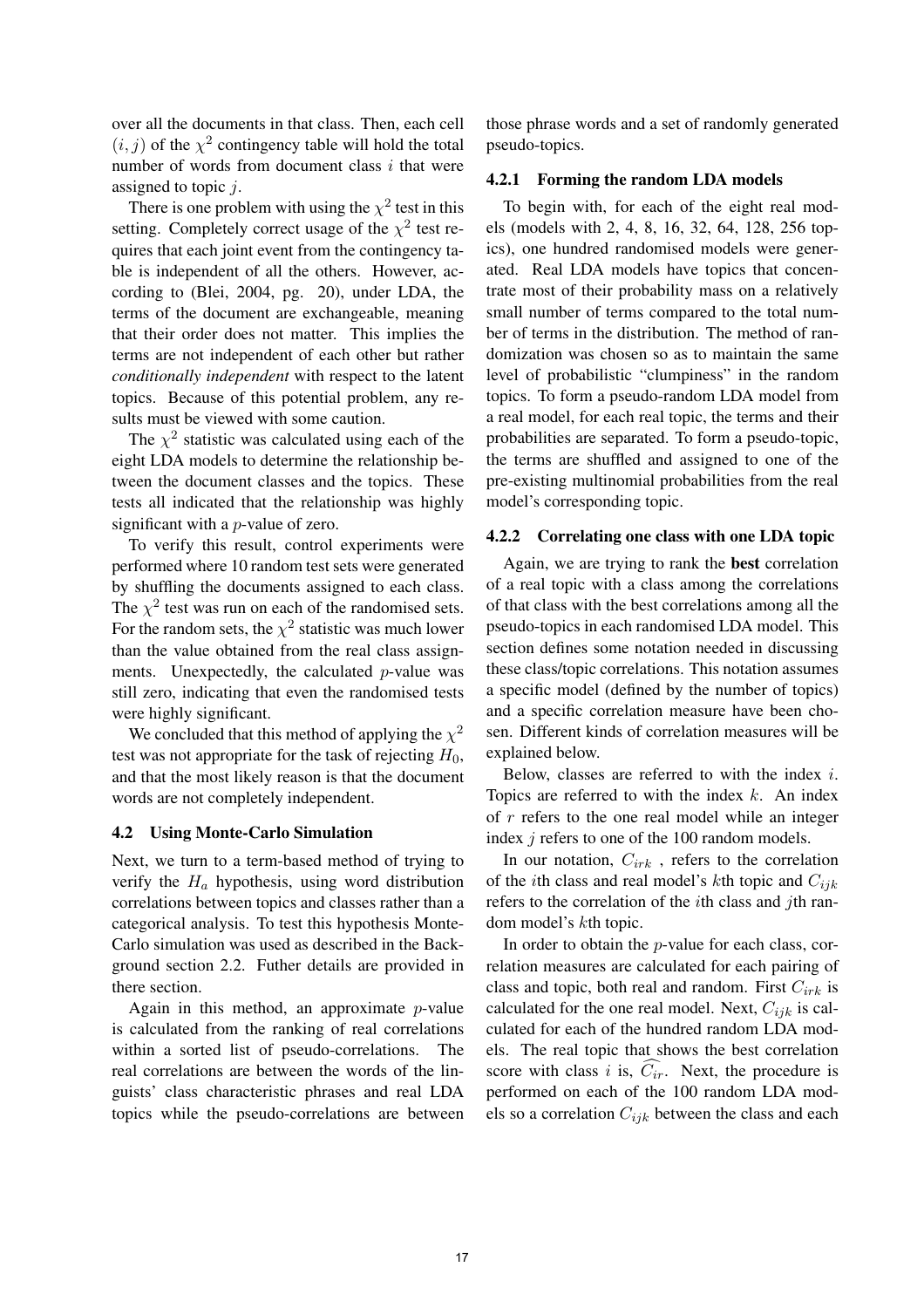pseudo-topic  $k$  in each random model  $j$  is calculated. The best correlation for each random model  $C_{ij}$  is found. The best correlations for each random model are sorted from least correlated to most correlated. Then the rank of the best real topic correlation is found within the sorted list of random best correlations. Since our criteria for significance is  $\alpha = 0.05$ then for a given number of topics, type of correlation measure and class  $i$ , if:

$$
\widehat{C_{ir}} > \widehat{C_{ij}}
$$

for 95 of the 100 random models then we would take this as sufficient evidence that the null hypothesis can be rejected in favor of the alternative hypothesis.

The following subsections first define a method for forming multinomial distributions from class indicative phrase and next specifies three correlation measures defined on two multinomial distributions over the same range of terms.

#### 4.2.3 A distribution from class phrases

The LDA topics are multinomial distributions over 18,000 terms. One way to correlate a class with these topics is to form a multinomial distribution from the class. The phrases that the linguists generated as being characteristic of the class can be used to achieve this goal. All the phrases are treated as though they came from a single document and processed in the same way the corpus documents were processed before the LDA models were built from them. This means joining terms together into multiword expressions (MWE) where appropriate and eliminating stopwords. Next, a histogram is formed with the terms and MWE's as elements. Finally, the count for each element is normalised by the total number of elements, thus yielding a probability distribution.

#### 4.2.4 The vector cosine correlation measure

Now that a distribution,  $\mathbb{C}_i$ , has been formed for each class  $i$ , we can correlate them with each topic distribution,  $\mathbb{T}_k$ . One way to do this is by treating the two distributions as vectors in term space. The cosine of the angle between these two vectors can be seen as a measure of how similar the two distributions are. If the angle is zero then the two distributions are the same whereas if they are perpendicular they are maximally dissimilar. The cosine of the angle,  $\theta$ , between  $\mathbb{C}_i$  and  $\mathbb{T}_k$  can be gotten from the formula:

$$
\cos \theta = \frac{\mathbb{C} \cdot \mathbb{T}}{||\mathbb{C}|| \, ||\mathbb{T}||}
$$

This measure will vary in the range [0, 1] where 1 indicates the two distributions are identical.

# 4.2.5 The hypergeometric distribution correlation measure

The hypergeometric distribution (HD) (Devore, 1999, pg. 122) is often associated in with the probability of drawing lottery numbers that match the winning numbers. In the way the HD is used here, the winning lotto numbers are analogous to the words of the class indicated phrases and the most probable terms in a topic are analogous to the numbers on the lotto ticket. The HD assumes the following:

- 1. There is a population of size  $N$  to be sampled from.
- 2. Each member of the population can either be a *success* or a *failure*. There are M successes in the population.
- 3. A sample of size  $n$  is drawn in an independent and identically distributed manner.

 $N = 18,000$  is the total number of terms in both the class and topic multinomial distributions. For a given class, C, a term is defined as a *success* if it matches one of the terms from the class characteristic phrases, for a total of M possible successes.  $\mathbb{C}_M$ denotes the set of those success terms. Now, given the kth topic  $\mathbb{T}_k$ ,  $\mathbb{T}_{k,\hat{M}}$  is the set of the M most probable terms in that topic. Let  $\mathbb{I}_k$  be the number of elements in the intersection set  $\mathbb{C}_M \cap \mathbb{T}_{k \hat{M}}$ . The probability of  $\mathbb{I}_k$ , for the subset of hypergeometric distributions where  $n = M$  is:

$$
P(\mathbb{I}_k | N, M) = \frac{\left(\begin{array}{c} M \\ \mathbb{I}_k \end{array}\right)\left(\begin{array}{c} N-M \\ M-\mathbb{I}_k \end{array}\right)}{\left(\begin{array}{c} N \\ M \end{array}\right)}
$$

The lower the above probability is the greater the chance of correlation between  $\mathbb{C}_i$  and  $\mathbb{T}_k$ . Since this probability can be extremely small, log probabilities are used to express it. Therefore, the range of this correlation measure is  $(-\infty, 0)$ .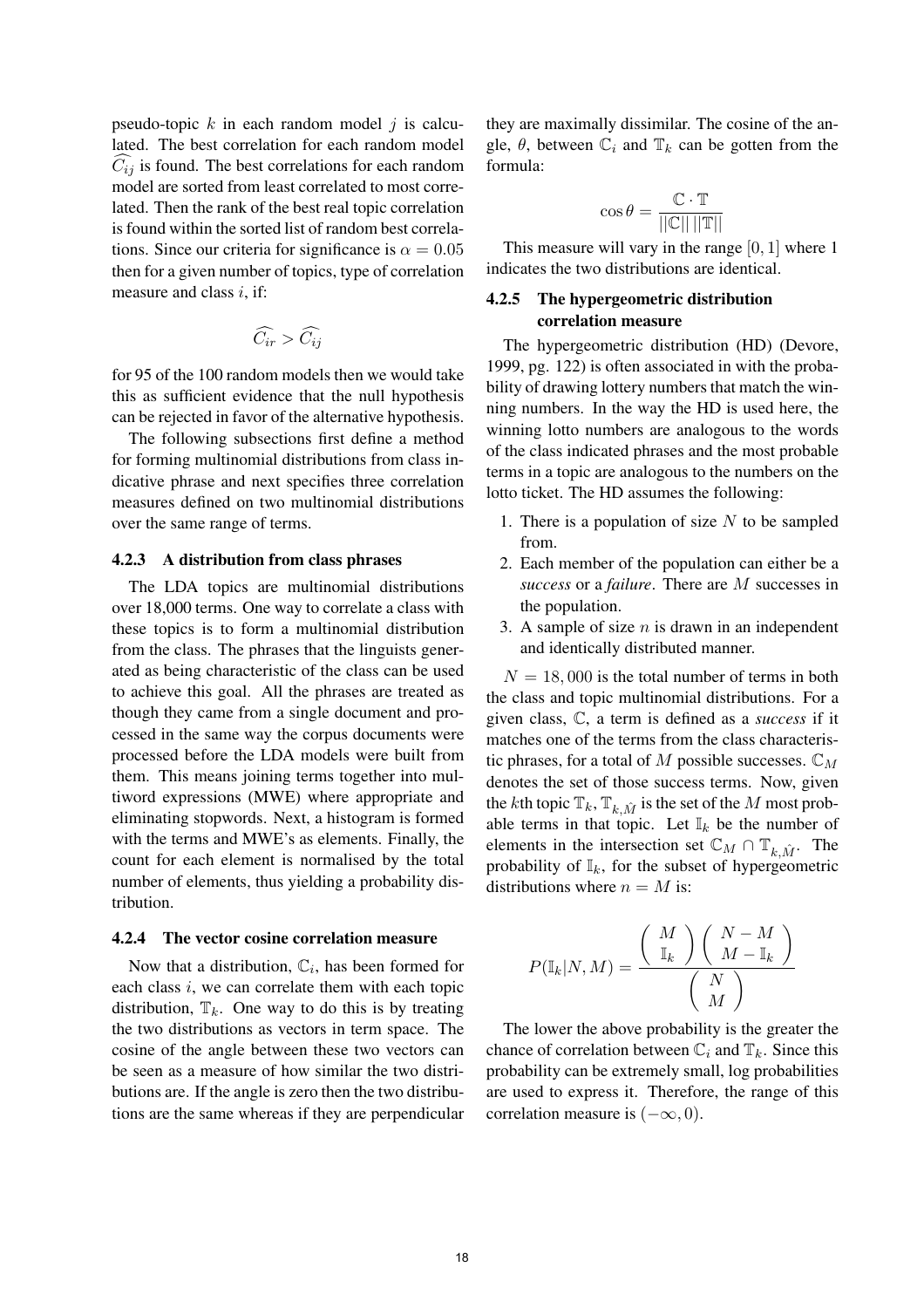# 4.2.6 The distribution intersection correlation measure

Another simpler measure of distribution correlation is the amount of probability mass the two distributions share. The formula for calculating this measure for the distributions of the *i*th class  $\mathbb{C}_i$  and the kth topic  $\mathbb{T}_k$  is:

$$
DI(\mathbb{C}_i, \mathbb{T}_k) = \sum_{j=1}^N \min(\mathbb{C}_i[j], \mathbb{T}_k[j])
$$

where *DI* stands for "distribution intersection", N is the total number of terms in each distribution. This measure also has the range of  $[0, 1]$  with 1 meaning the two distributions are the same.

# 5 Results

### 5.1 Results for using 100 random models

To reiterate the problem definition, we seek to determine if there is enough evidence to reject the null hypothesis in favor of the alternative hypothesis. Since we set  $\alpha = 0.05$ , this means that the real model must have a better correlation should score then 95% of the random models, for a given model and type of correlation measure. The final performance results are measured in terms of the percentage of classes where the  $H_0$  could be rejected. In many cases, the real model did better than all 100 of the pseudo-models so results are also provided for the case where we had set our  $H_0$  rejection threshold to  $\alpha = 0.01$ .

Three different correlation measures were used: vector cosine (VC), distribution intersection (DI), and hypergeometric distribution (HD). Table 3 shows the results for the models of various numbers of topics and for the three correlation measures. The table gives the percentage of classes that have p-values less than 0.05 and 0.01.

For the DI correlation measure, there was enough evidence to reject  $H_0$  at  $\alpha = 0.05$  for comfortably over 90% of the classes for all eight LDA models classes and this was nearly true at  $\alpha = 0.01$ .

The results for the VC correlation measure are less significant where only five out of eight of the models could claim to reject  $H_0$  for more than 90% of the classes for  $\alpha = 0.05$ . Also, the correlation level fell off for the models with higher num-

|     | Vector Cosine |      | Distrib. Intersection Hypergeometric |          |                                   |      |
|-----|---------------|------|--------------------------------------|----------|-----------------------------------|------|
|     |               |      | Topics  %<0.01 %<0.05  %<0.01        | % < 0.05 | $\frac{\%}{\%}\$ 0.01 $\%$ < 0.05 |      |
| 2   | 79.6          | 91.8 | 89.8                                 | 100      | 83.7                              | 87.8 |
| 4   | 77.6          | 95.9 | 91.8                                 | 100      | 85.7                              | 91.8 |
| 8   | 79.6          | 95.9 | 91.8                                 | 95.9     | 85.7                              | 91.8 |
| 16  | 77.6          | 93.9 | 91.8                                 | 95.9     | 85.7                              | 87.8 |
| 32  | 73.5          | 91.8 | 93.9                                 | 95.9     | 85.7                              | 87.8 |
| 64  | 63.3          | 85.7 | 89.8                                 | 93.9     | 91.8                              | 93.9 |
| 128 | 61.2          | 79.6 | 91.8                                 | 98       | 91.8                              | 95.9 |
| 256 | 69.4          | 75.5 | 87.8                                 | 93.9     | 98                                | 98   |

Table 3: The %'s of classes having  $p < 0.01$  and  $p < 0.05$  for 3 different correlation measures using 100 random LDA models for the Monte-Carlo simulation .

bers of topics (64, 128, 256) for  $\alpha = 0.05$  and there was much larger gap between the correlations at  $\alpha = 0.05$  and  $\alpha = 0.01$  compared to the much smaller gap for the DI results. One problem with the VC measure is that the angle between the problem with  $\mathbb{C}_i$  and  $\mathbb{T}_k$  vectors is only measuring differences in the terms that have nonzero probabilities. Therefore, this measure is less restrictive, allowing for a greater chance that a random topic may have the right combination of terms so that its correlation with a class will be better than the corresponding real model's best correlation.

The HP measure was the worst that  $\alpha = 0.05$  but in the middle for  $\alpha = 0.01$ . one interesting trend is that it does much better then the VC measure for high topic models (128, 256.)

The DI correlation measure shows the generally higher correlation scores which does not necessarily mean it is the best measure for our purpose. Yet, it is a straightforward measure of the correlation between two distributions and it is the most straightforward to calculate.

#### 5.2 Results for using 1000 random models

The evidence that LDA topics may mirror certain parts of linguistic instincts looks fairly convincing from the tests using 100 random LDA models. To add weight to these results more Monte-Carlo simulations were run using 1000 completely different random LDA models. The results are shown in table 4.

Notice that the column reporting the results for the DI correlation measurement and with  $\alpha = 0.05$ , has the exact same values as those for hundred